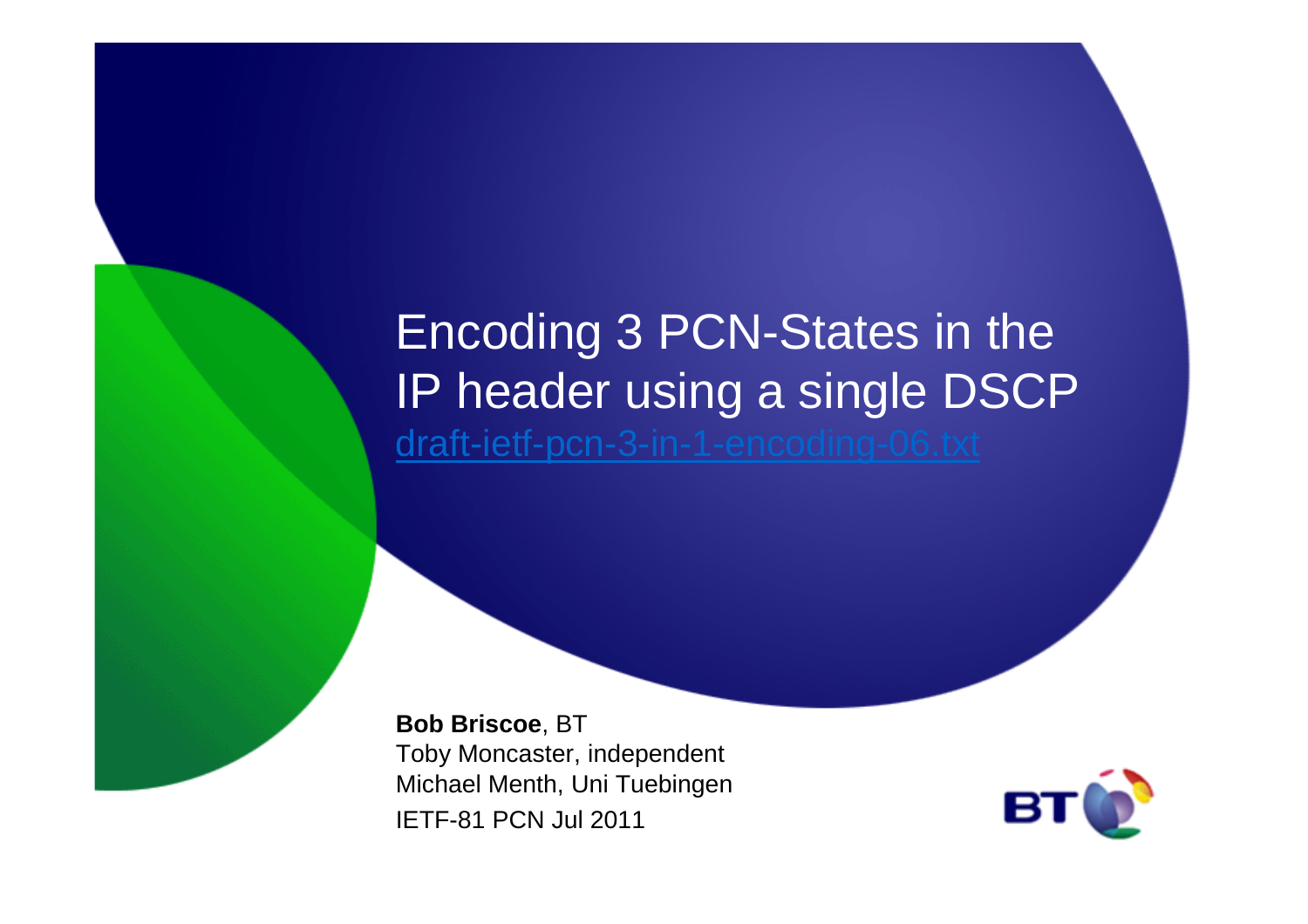#### status

**Glossarv**  NM = Not Marked $\mathsf{ThM} = \mathsf{Threshold}$  Marked ETM = Excess Traffic MarkedSM = single markingPSDM = packet-specific dual marking

- • Encoding 3 PCN-States in the IP header using a single DSCP
	- mature draft: draft-ietf-pcn-3-in-1-encoding-06.txt
	- dependency: RFC6040 (PS) not required but preferred
	- **intended status:** standards track
	- • **exec summary:** rewritten to obsolete not just update RFC5696
		- superset of SM in baseline, but threshold marker cannot set 11
		- could not also accommodate PSDM
	- **immediate intent:** Summarise ML discussions. Another WGLC $\bullet$ 
		- 06bis written to fix some nits, but can process with WGLC

|                   | <b>DSCP</b>  | 00             | 10        | 01         | 11         |
|-------------------|--------------|----------------|-----------|------------|------------|
| Baseline RFC 5696 | <b>DSCPn</b> | Not-PCN        | <b>NM</b> | <b>EXP</b> | <b>PM</b>  |
| $3$ -in-1         | <b>DSCPn</b> | <b>Not-PCN</b> | <b>NM</b> | <b>ThM</b> | <b>ETM</b> |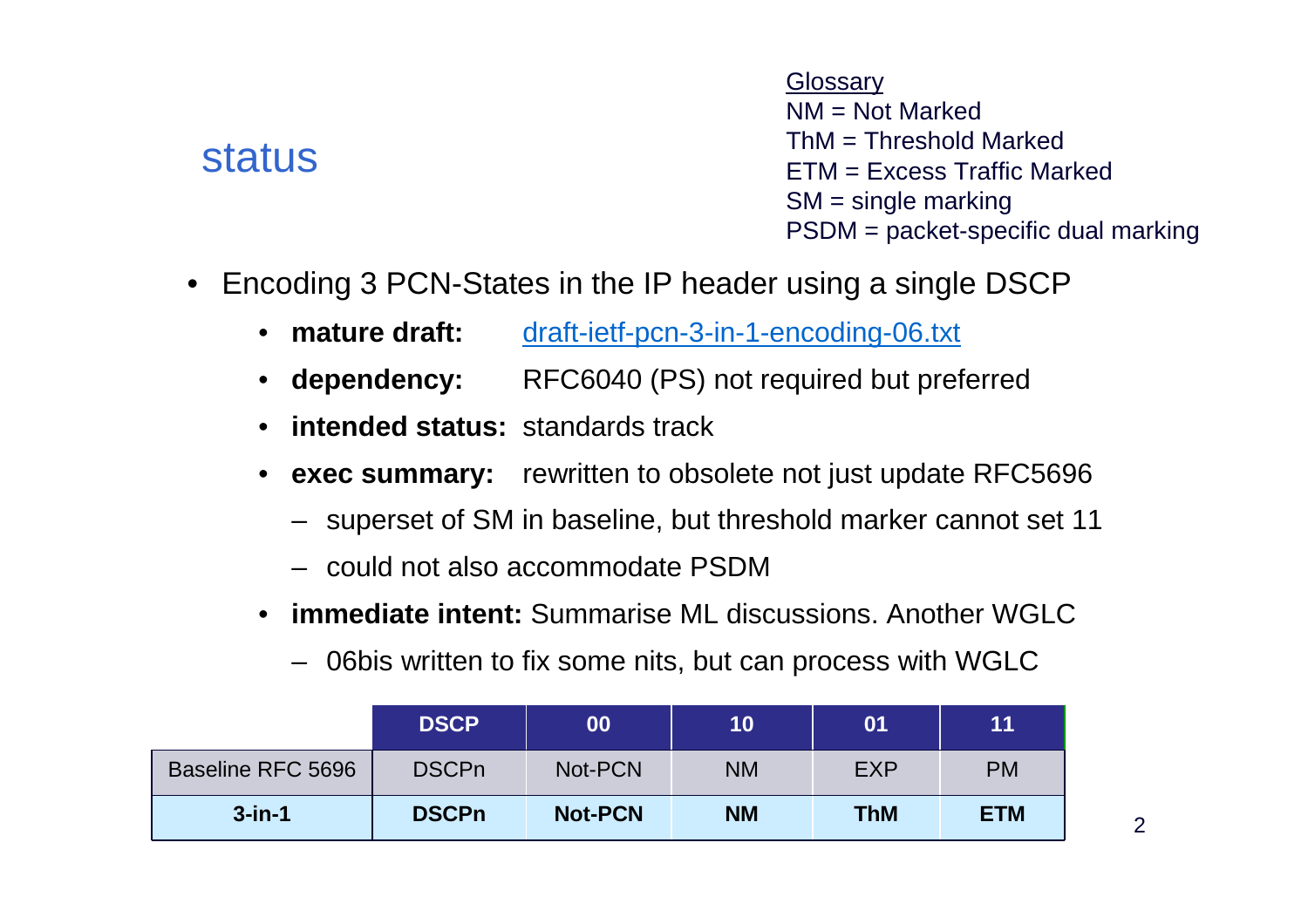## 3-in-1 encoding rewritten

- $\bullet~$  in order to obsolete, not just update, baseline  $_{\rm [RFC5696]}$ 
	- 3-in-1 has become superset of 3-in-1 and single marking in baseline
	- re-written not just pasted clean text
- clarified applicability
	- particularly with respect to RFC6040 and pre-RFC6040 tunnels
- added section on backward compatibility with baseline
- • imported relevant informative appendices from RFC5696 to 3-in-1Appendix A. Choice of Suitable DSCPs . . . . . . . . . . . . . 17 Appendix B. Co-existence of ECN and PCN . . . . . . . . . . . 18 Appendix C. Example Mapping between Encoding of PCN-Marks inIP and in MPLS Shim Headers . . . . . . . . . . . . 21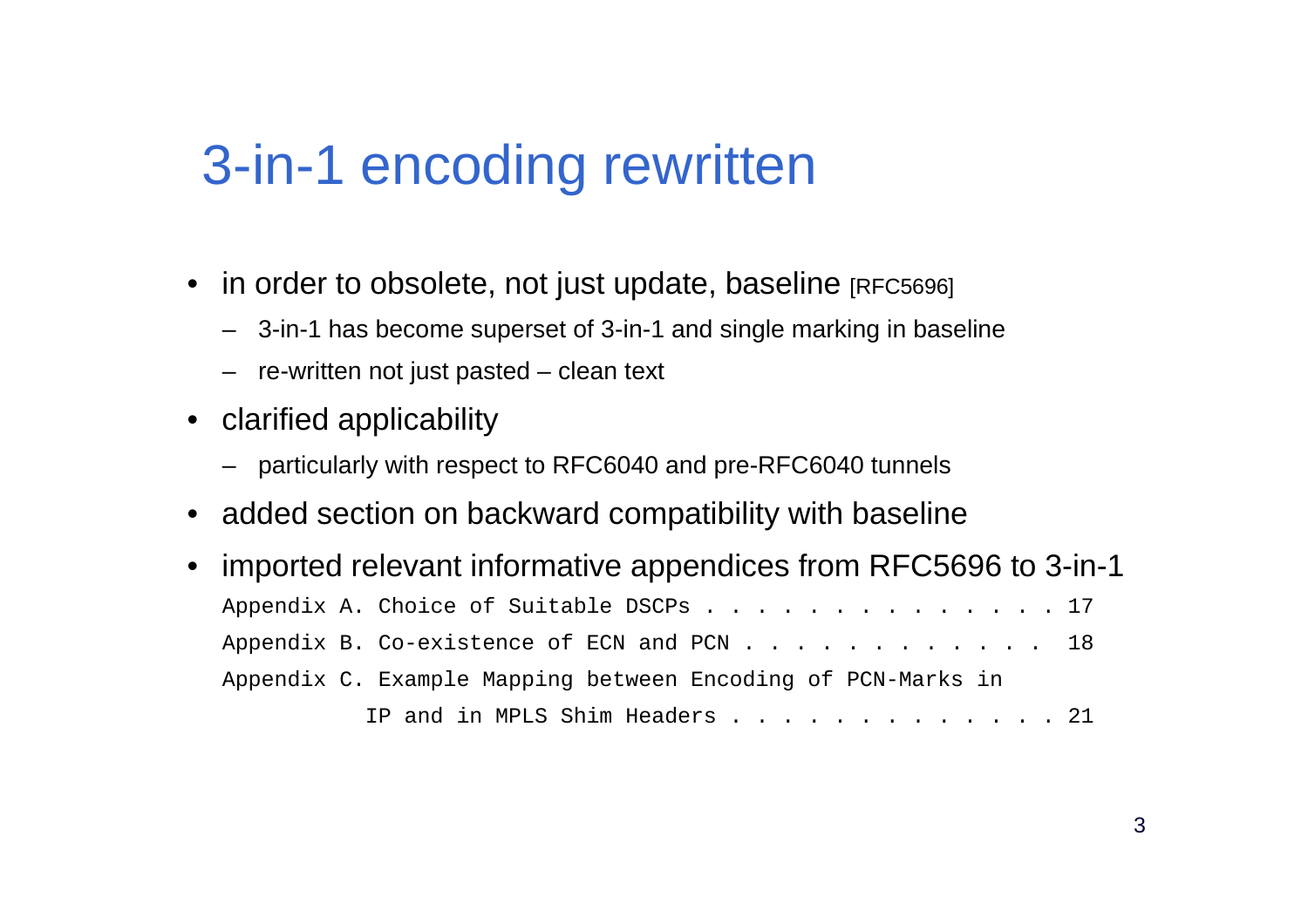# Summary of mailing list discussions

- in order to obsolete, not just update, baseline encoding [RFC5696]
	- 3-in-1 has become superset of 3-in-1 and single marking in baseline
- • Cases where only one marking function throughout PCN domain
	- Only Excess-traffic-marking: (e.g. single-marking) straightforward
	- Only Threshold-marking: issues with pre-6040 tunnels (next slide)
- Could not accommodate PSDM
	- too many differences
	- has to continue on experimental track as alternate to 3-in-1
- tunnel half in a PCN-domain
	- problem with RFC5559 text. Fix in 3-in-1? Or erratum to 5559?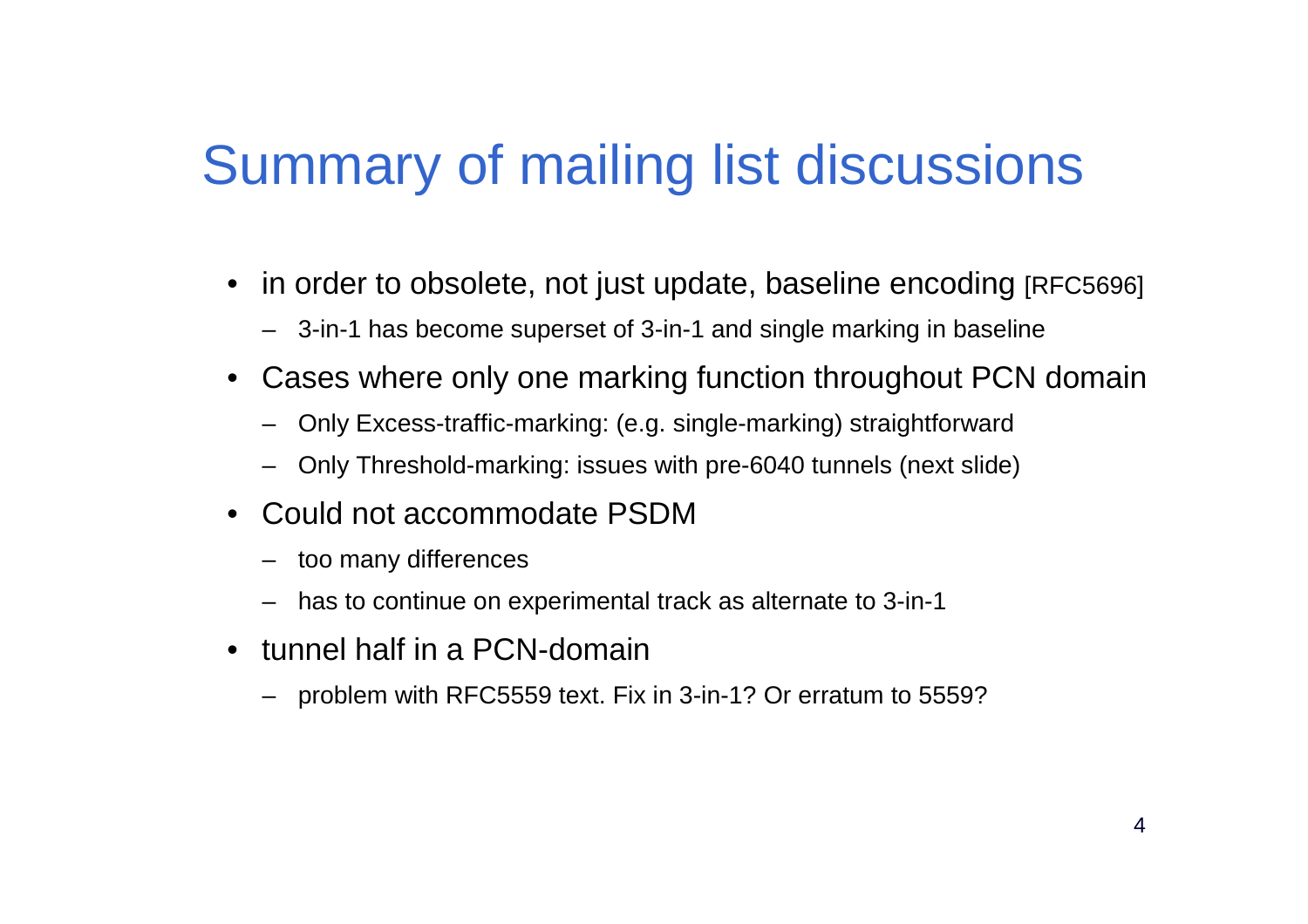#### Threshold Marked (ThM) and pre-6040 tunnels

- • 11 codepoint has become solely excess-traffic-marked (ETM)
	- no longer generic 'PCN-marked' (PM, ie ETM or ThM) codepoint
	- **ThM now defined, but MUST NOT use unless all tunnel endpoints are RFC6040**
	- a pre-6040 tunnel egress conflicts with using ThM (reverts to NM on decap)

#### Summary of mailing list discussion that led to this decision…

We want to define cases where pre-6040 tunnel endpoints can be used

- • Easy cases:
	- if only excess-traffic-marking throughout domain (e.g. single-marking SM)
		- •just works with any tunnels
	- if both marking functions running (e.g. controlled load CL)
		- •all tunnel endpoints in PCN domain MUST comply with RFC6040
- • Harder case: if only threshold marking throughout domain (no example use-cases)
	- We had two possibilities to choose between:
		- 1. threshold marking sets ThM but only in a pure 6040 PCN domain
		- 2. If pre-6040 tunnel endpoints present, allow ThM to set 11
	- Given no use-case, decided not to allow case #2 (avoids confusion)

|                   | <b>DSCP</b>  | 00             | 10        | 01         | 11         |
|-------------------|--------------|----------------|-----------|------------|------------|
| Baseline RFC 5696 | <b>DSCPn</b> | Not-PCN        | <b>NM</b> | <b>EXP</b> | <b>PM</b>  |
| $3$ -in-1         | <b>DSCPn</b> | <b>Not-PCN</b> | <b>NM</b> | <b>ThM</b> | <b>ETM</b> |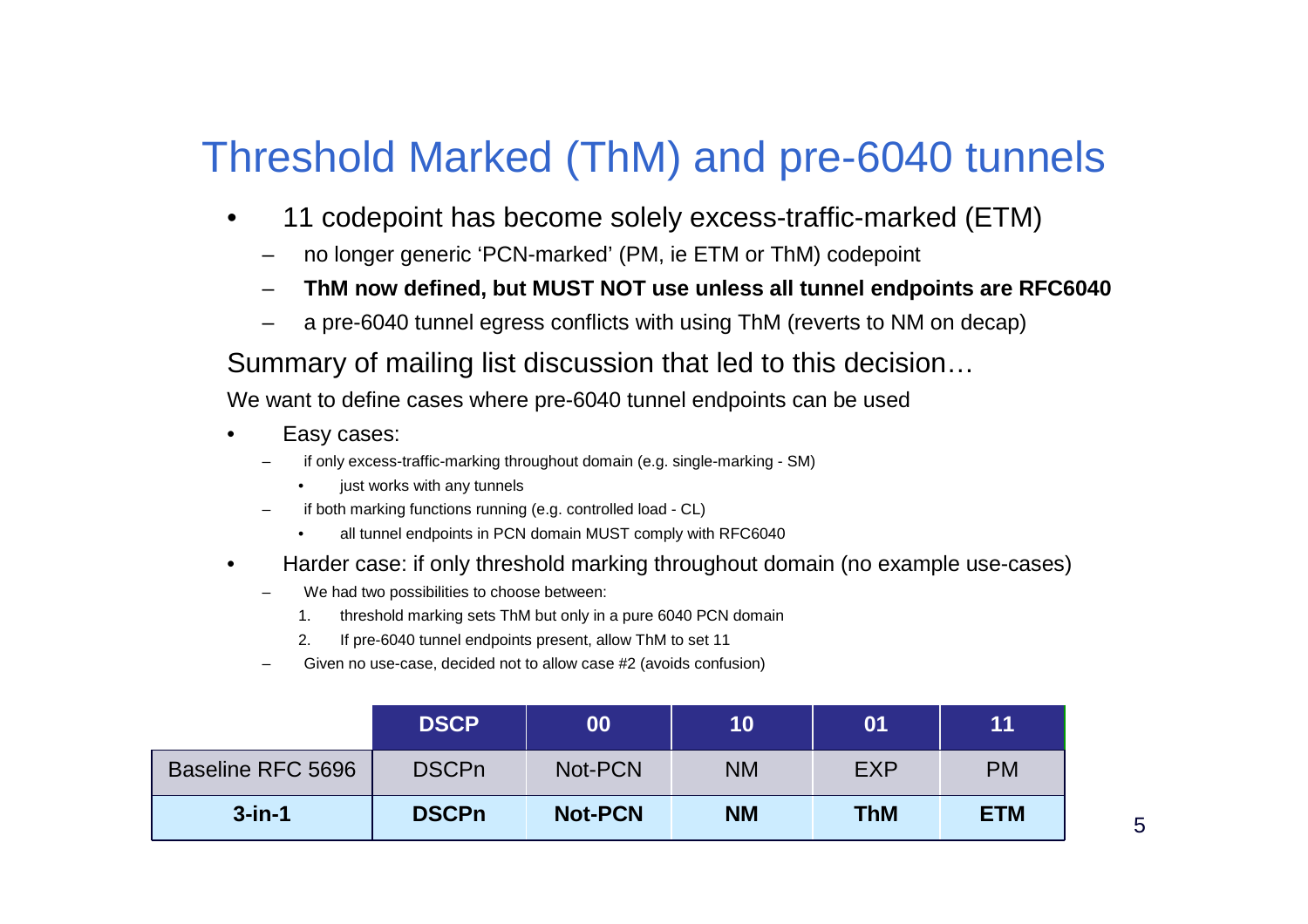# tunnel half in a PCN-domain



• in this case, PCN arch [RFC5559] incorrectly says

the tunnel egress node clears any PCN-marking on the inner header. This rule is applied before the "copy on decapsulation" rule above

- incorrect: would break e2e ECN by wiping CE on inner
- where to fix this
	- 3-in-1 appendix on interaction between e2e ECN and PCN
	- Erratum to RFC5559?